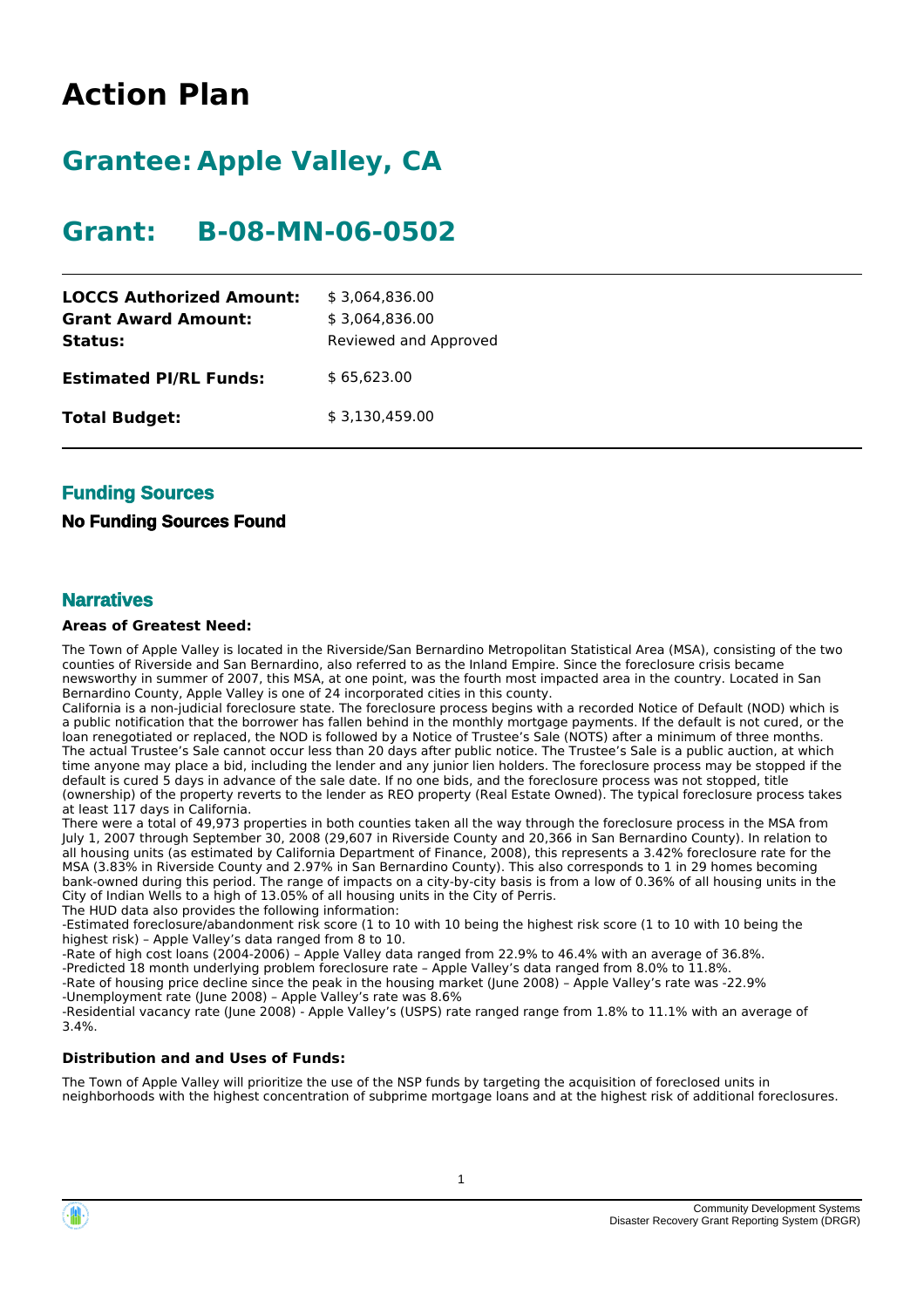These neighborhoods are evidenced through HUD-provided data and data from Fidelity Title Company on foreclosures that have occurred from July 2007 through September 2008. The data shows a broad distribution of foreclosed properties throughout the Town's 12 census tracts (Exhibit 1).

The Town will expend no less than 25% of the funds appropriated, or otherwise made available, for the purchase and redevelopment of abandoned or foreclosed homes or residential properties that will be used to house individuals or families whose incomes do not exceed 50% of the area median income. In addition, the average purchase discount for all properties purchased with NSP funds during the 18-month use period shall be at least 15% below market value for the home or property.

• HMDA High Cost Loan Rate – Federal Reserve Home Mortgage Disclosure Act (HMDA) data provides the percentage of all loans made between 2004 and 2006 that are high cost at the census tract level. The Town average HMDA High Cost Loan Rate is 37%. Of the 12 census tracts within the Town, six census tracts have a rate of 41% or above. By comparison, the San Bernardino County HMDA High Cost Loan Rate average is estimated at 33.3. The Town's High Cost Mortgages are shown in Table 1 and Exhibit 2.

• Predicted 18 Month Underlying Problem Foreclosure Rate – This rate provides a score at the census tract level on a scale from 0 to 10. A score of 0 indicates that HUD data suggests a very low risk of residential properties that potentially will be foreclosed upon, whereas a score of 10 suggests a very high risk. The data identifies that 100% of the census tracts in Apple Valley have a high risk (score of 7 or greater) to be abandoned or foreclosed upon. The Town Predicted 18 Month Foreclosure Risk Score is shown in Table 2.

• OFHEO CBSA Home Price Decline Since Peak – Office of Federal Housing Enterprise Oversight (OFHEO) provides data on the decline in home values as of June 2008 compared to peak home value since 2000 at the county level. According to this data, home prices have dropped an average of  $22.9\%$ .

• Estimated Foreclosure Rate – Provides a score at the census tract level of the estimated foreclosure rate. The Average Estimated Foreclosure Rate for Apple Valley is 10.3% compared to the Statewide Foreclosure Rate of 5.4% and the San Bernardino County Foreclosure Rate of 9.4%. Six of the twelve census tracts (Table 2) have Foreclosure Rates between 11.0% to 11.8%.

Our identified target area will be those neighborhoods that meet high HUD risk factors in the Town's low income census tracts. The Town will focus the use of NSP funds within these six census tracts (Table 1 and Exhibit 3), which comprise 44% of the total residential addresses and 54% of the total estimated number of foreclosures. Although Table 2 indicates that there are four (4) non-low income block groups, these block groups are included in the target area due to the high foreclosure abandonment risk score (9), high cost loan rate (over 41%) and predicted 18 month underlying foreclosure rate (over 11%).

#### **Definitions and Descriptions:**

(1) Definition of "blighted structure" in context of state or local law. The Town of Apple Valley utilizes the State of California's definition of blight as found at California Health and Safety Code Sections 33030 - 33039 which are attached as Exhibit 4.

(2) Definition of "affordable rents." Note: Grantees may use the definition they have adopted for their CDBG program but should review their existing definition to ensure compliance with NSP program –specific requirements such as continued affordability. "Affordable rents" shall be defined as 30% of the household's adjusted income, less utility allowances as adopted by the San Bernardino County's Housing Authority for the Section 8 program, as appropriate. Apple Valley will use HUD's Fair Market Rent schedule for the Riverside/San Bernardino MSA. Should additional rent subsidies be needed, these funds will be required from other sources of funding.

"Affordable mortgage payments"-- principal, interest, taxes and insurance shall not exceed 30% of household's adjusted income.

(3) Describe how the grantee will ensure continued affordability for NSP assisted housing. Continued affordability for NSP assisted housing will be ensured through the use of covenants/deed restrictions or complying with HOME monitoring requirements, as applicable.

(4) Describe housing rehabilitation standards that will apply to NSP assisted activities. The following standards will apply for all NSP rehabilitation assisted activities: California Building Code, 2007 Edition, volumes 1,2 with Appendix F,G,H,I,J 2006 International Property Maintenance code California Electrical Code, 2007 Edition California Electrical Code, 2007 Edition California Mechanical Code, 2007 Edition California Energy Code 2007 Edition ADA and Section 504 compliance

Any NSP funds used for rehabilitation will comply with the existing standards of the Town's Residential Rehabilitation Loan Program (RRLP), which has been previously funded from CDBG, HOME and redevelopment housing set-asides. The first priority will be to eliminate and cure pre-existing code violations and health and safety hazards. General property improvements may be addressed only after all health and safety issues are addressed.

#### **Low Income Targeting:**

The Town of Apple Valley will target a minimum of 25% or \$766,209 for housing individuals or families whose incomes do not exceed 50 percent of area median income.

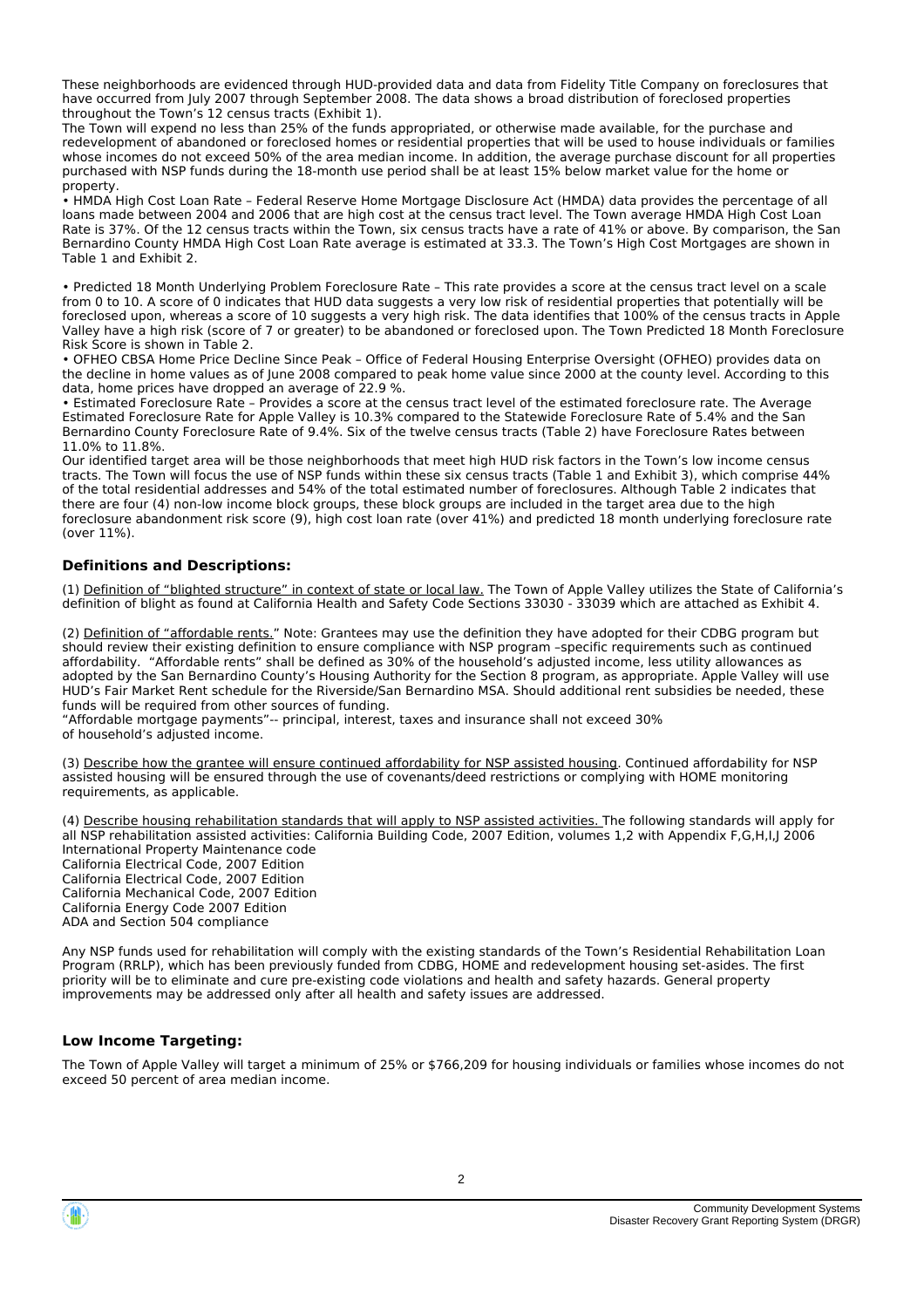#### **Acquisition and Relocation:**

The Town of Apple Valley does not intend to demolish or convert any low- and moderateincome dwellings.

#### **Public Comment:**

An agenda item presented to Town Council on November 18, 2008 outlined the scope of the Neighborhood Stabilization Program (NSP) and the activities the Housing Division will implement to expend the funding. Apple Valley Town Council meetings are available for viewing via webcast streaming at www.applevalley.org. A public notice summarizing and making available the proposed NSP Action Plan for public comment was published in both the Daily Press (November 3, 2008) and Apple Valley News. (November 7, 2008). On November 3, 2008, the Community Development Citizens Advisory Committee met to provide citizen input. As of November 3, 2008, the NSP Action Plan was circulated via the Town's website, with additional hard copies available at the Town Hall – Town Clerk's Office, Police Department and the Newton T. Bass Library. The proposed NSP Action Plan and corresponding amendment to the 2008-2009 Action Plan was reviewed and approved by Council on November 18, 2008.

## **Project Summary**

| <b>Project#</b>  | <b>Project Title</b>           | <b>Grantee Activity #</b> |                               | <b>Activity Title</b>      | <b>Grantee Program</b> |
|------------------|--------------------------------|---------------------------|-------------------------------|----------------------------|------------------------|
| $01 -$           | <b>NSP Administration</b>      | 6                         |                               | <b>NSP Administration</b>  |                        |
| 02- Eligible Use | <b>Financing Mechanisms</b>    | 5                         |                               | DAP LMMI                   |                        |
|                  |                                | 8                         |                               | DAP LH <sub>25</sub>       |                        |
| 03- Eligible Use | Acquisition/Rehab/New          |                           |                               | Purchase/Rehab/Resale LMMI |                        |
|                  |                                | 9                         |                               | Purchase/Rehab/Resale LH25 |                        |
| 9999             | <b>Restricted Balance</b>      |                           | No activities in this project |                            |                        |
| DELETED-         | DELETED-ACTIVITIES (Temporary) |                           | No activities in this project |                            |                        |

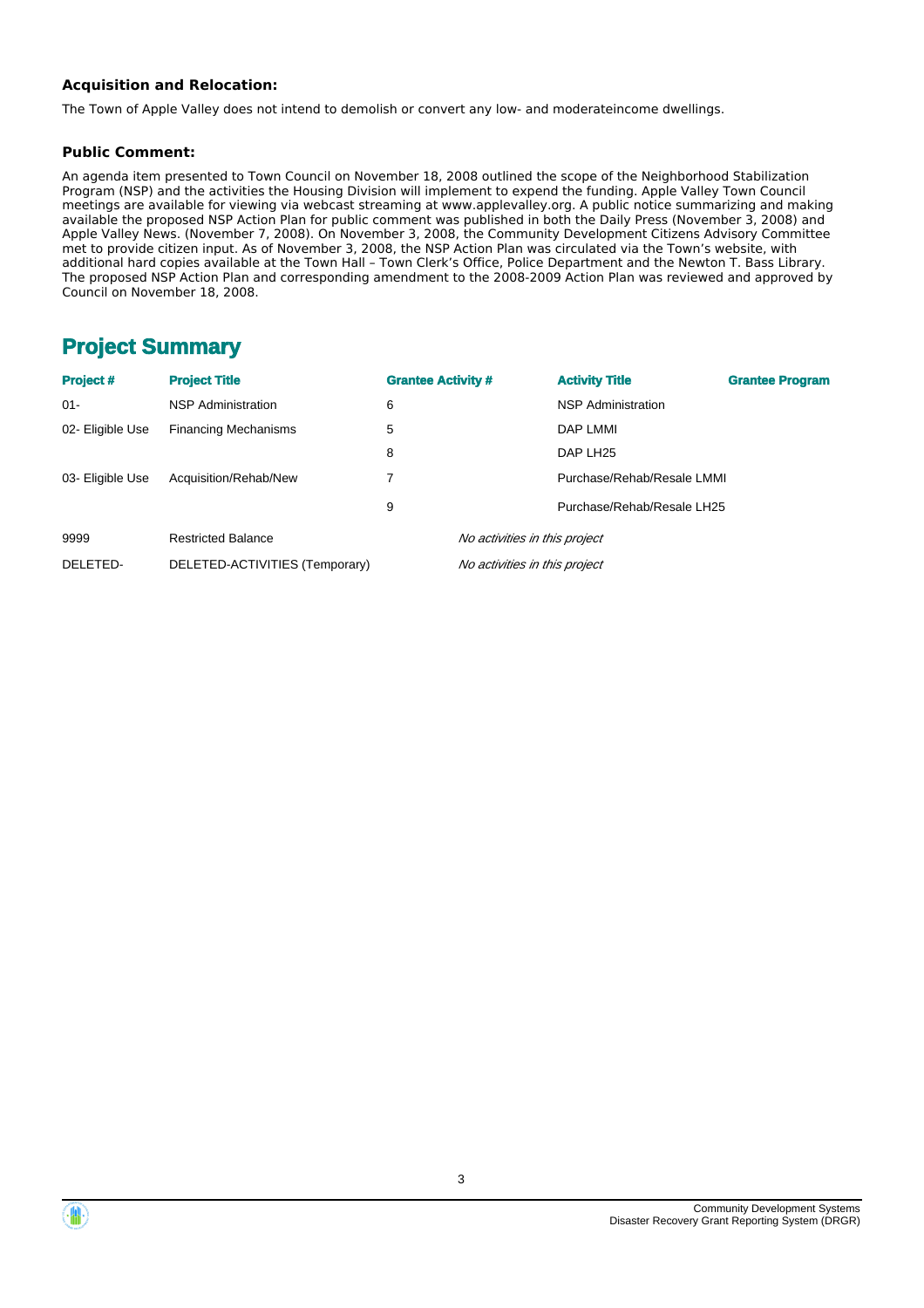# **Activities**

## **Project # / 01- Administration xx / NSP Administration**

## **Grantee Activity Number: 6**

| <b>Activity Title:</b> | <b>NSP Administration</b> |
|------------------------|---------------------------|
|                        |                           |

| <b>Activity Type:</b>                                       | <b>Activity Status:</b>                 |              |  |
|-------------------------------------------------------------|-----------------------------------------|--------------|--|
| Administration                                              | <b>Under Way</b>                        |              |  |
| <b>Project Number:</b>                                      | <b>Project Title:</b>                   |              |  |
| 01- Administration xx                                       | <b>NSP Administration</b>               |              |  |
| <b>Projected Start Date:</b>                                | <b>Projected End Date:</b>              |              |  |
| 09/01/2008                                                  | 09/30/2022                              |              |  |
| <b>Project Draw Block by HUD:</b>                           | <b>Project Draw Block Date by HUD:</b>  |              |  |
| Not Blocked                                                 |                                         |              |  |
| <b>Activity Draw Block by HUD:</b>                          | <b>Activity Draw Block Date by HUD:</b> |              |  |
| Not Blocked                                                 |                                         |              |  |
| <b>Block Drawdown By Grantee:</b>                           | <b>Total Budget:</b>                    | \$306,483.00 |  |
| Not Blocked                                                 | <b>Most Impacted and</b>                |              |  |
| <b>National Objective:</b>                                  | Distressed Budget: \$0.00               |              |  |
| Not Applicable (for Planning/Administration or Unprogrammed | <b>Other Funds:</b>                     | \$0.00       |  |
| Funds only)                                                 | Total Funds:                            | \$306,483.00 |  |
| $\sim$ $\sim$                                               |                                         |              |  |

**Benefit Report Type:**

NA

#### **Proposed budgets for organizations carrying out Activity:**

| <b>Responsible Organization</b> | <b>Organization Type</b> | <b>Proposed Budget</b> |
|---------------------------------|--------------------------|------------------------|
| Town of Apple Valley            | Local Government         | \$306.483.00           |

#### **Location Description:**

Administrative funds will be used in conformance with 24 CFR 570.206. Eligible pre-award costs may be incurred in order to develop the NSP Plan and undertake other administrative actions necessary to receive the grant

#### **Activity Description:**

Administrative funds will be used in conformance with 24 CFR 570.206. Eligible pre-award costs may be incurred in order to develop the NSP Plan and undertake other administrative actions necessary to receive the grant.



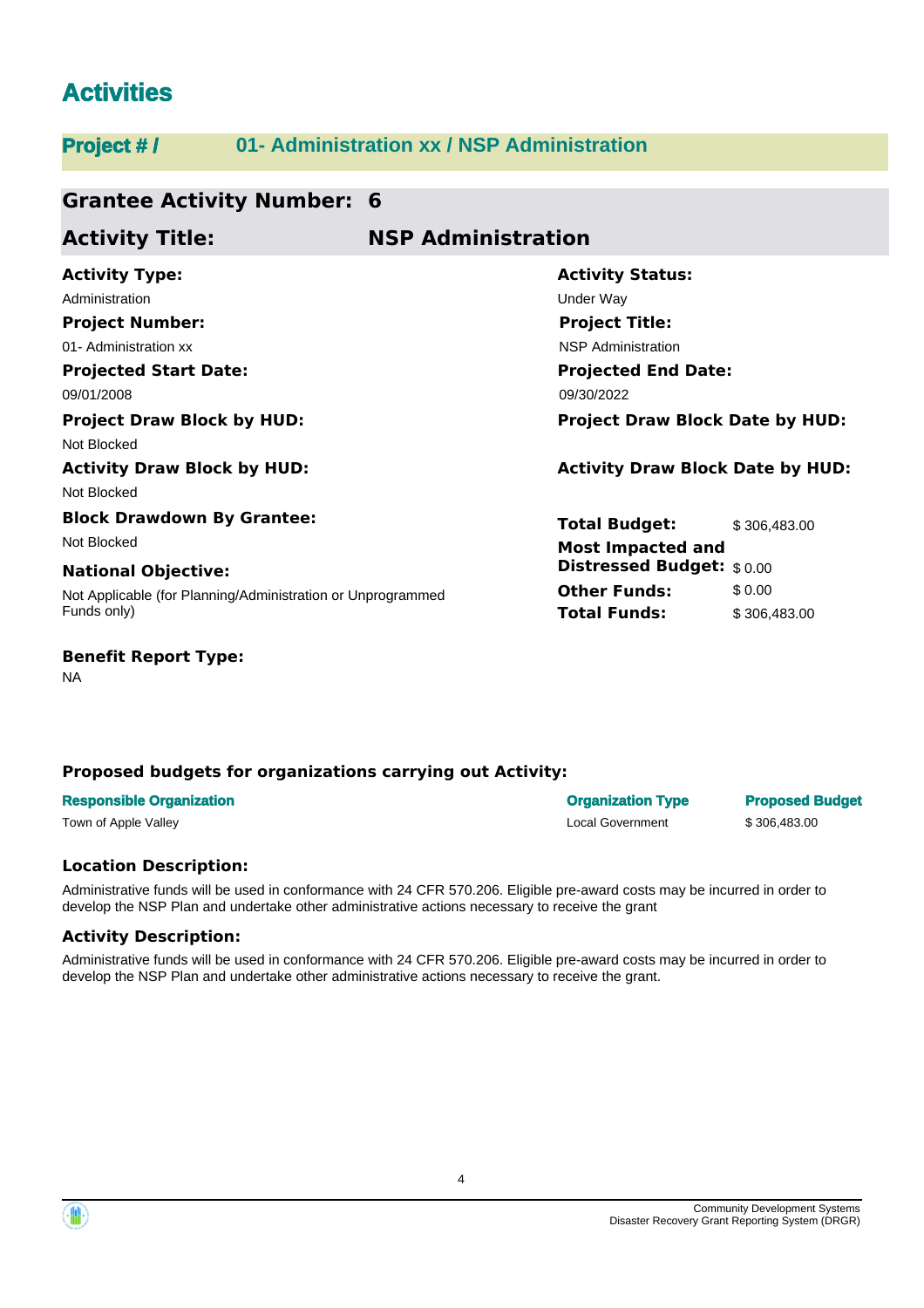**Environmental Assessment:** COMPLETED

**Environmental Reviews:** None

Activity **Attributes:** None

**Activity Supporting Documents:** None

**Project # / 02- Eligible Use A / Financing Mechanisms**



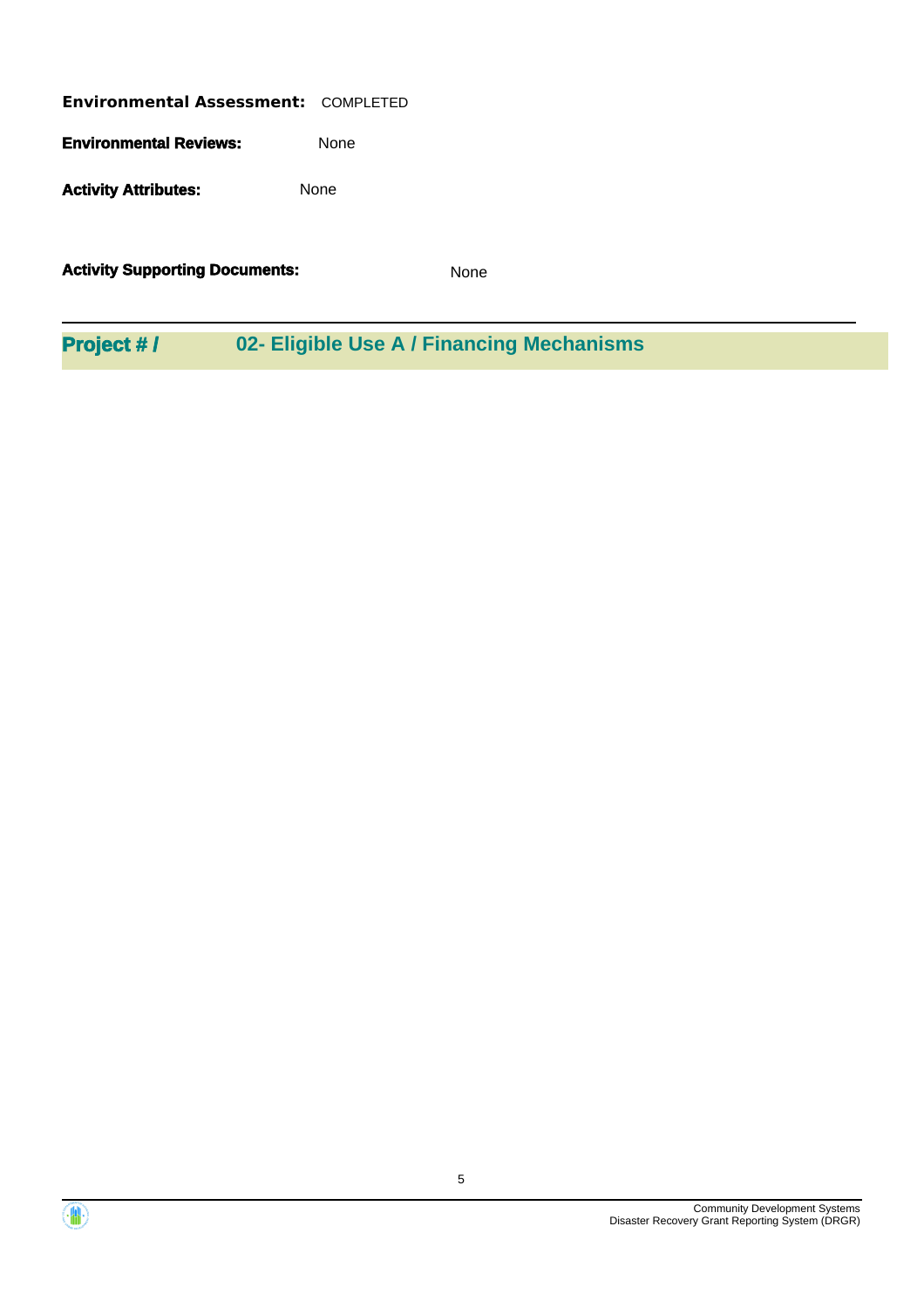## **Activity Title: DAP LMMI**

**Activity Status:**

**Project Title:** Financing Mechanisms

**Projected End Date:**

**Total Budget:** \$469,370.36

**Other Funds:** \$ 0.00 **Total Funds:** \$469,370.36

**Distressed Budget:** \$ 0.00

| <b>Activity Type:</b> |  |
|-----------------------|--|
|-----------------------|--|

Homeownership Assistance to low- and moderate-income Theorem Conder Way

**Project Number:**

02- Eligible Use A

**Projected Start Date:** 09/01/2008 09/30/2022

**Project Draw Block by HUD: Project Draw Block Date by HUD:**

Not Blocked

**Activity Draw Block by HUD: Activity Draw Block Date by HUD:**

Not Blocked

**Block Drawdown By Grantee:** Not Blocked **Most Impacted and** 

#### **National Objective:**

LMMI: Low, Moderate and Middle Income National Objective for NSP Only

#### **Benefit Report Type:**

Direct (Households)

| <b>Proposed Beneficiaries</b>   | <b>Total</b> | Low          | <b>Mod</b> | Low/Mod% |
|---------------------------------|--------------|--------------|------------|----------|
| # Owner Households              | 14           |              | 8          | 57.14    |
| # of Households                 | 14           |              | 8          | 57.14    |
| <b>Proposed Accomplishments</b> |              | <b>Total</b> |            |          |
| # of Singlefamily Units         |              | 14           |            |          |
| # of Housing Units              |              | 14           |            |          |

#### **Proposed budgets for organizations carrying out Activity:**

| <b>Responsible Organization</b> | <b>Organization Type</b> | <b>Proposed Budget</b> |
|---------------------------------|--------------------------|------------------------|
| Town of Apple Valley            | Local Government         | \$469.370.36           |

#### **Location Description:**

The NSP Down Payment Assistance Program will be implemented within the focus target area comprised of foreclosure properties located in the six (6) low income census tracts (Census Tracts 97.09, 97.10, 97.12, 97.13, 97.14, 97.16). Although data indicates that the highest foreclosure rates (11.0%-11.8%) occurred in this target area, an estimated 46% of foreclosures also occurred outside the low income census tracts, and redevelopment project areas and are spread out in redevelopment project areas as well as throughout the community. The overall foreclosure rate in Apple Valley is 10.3%.



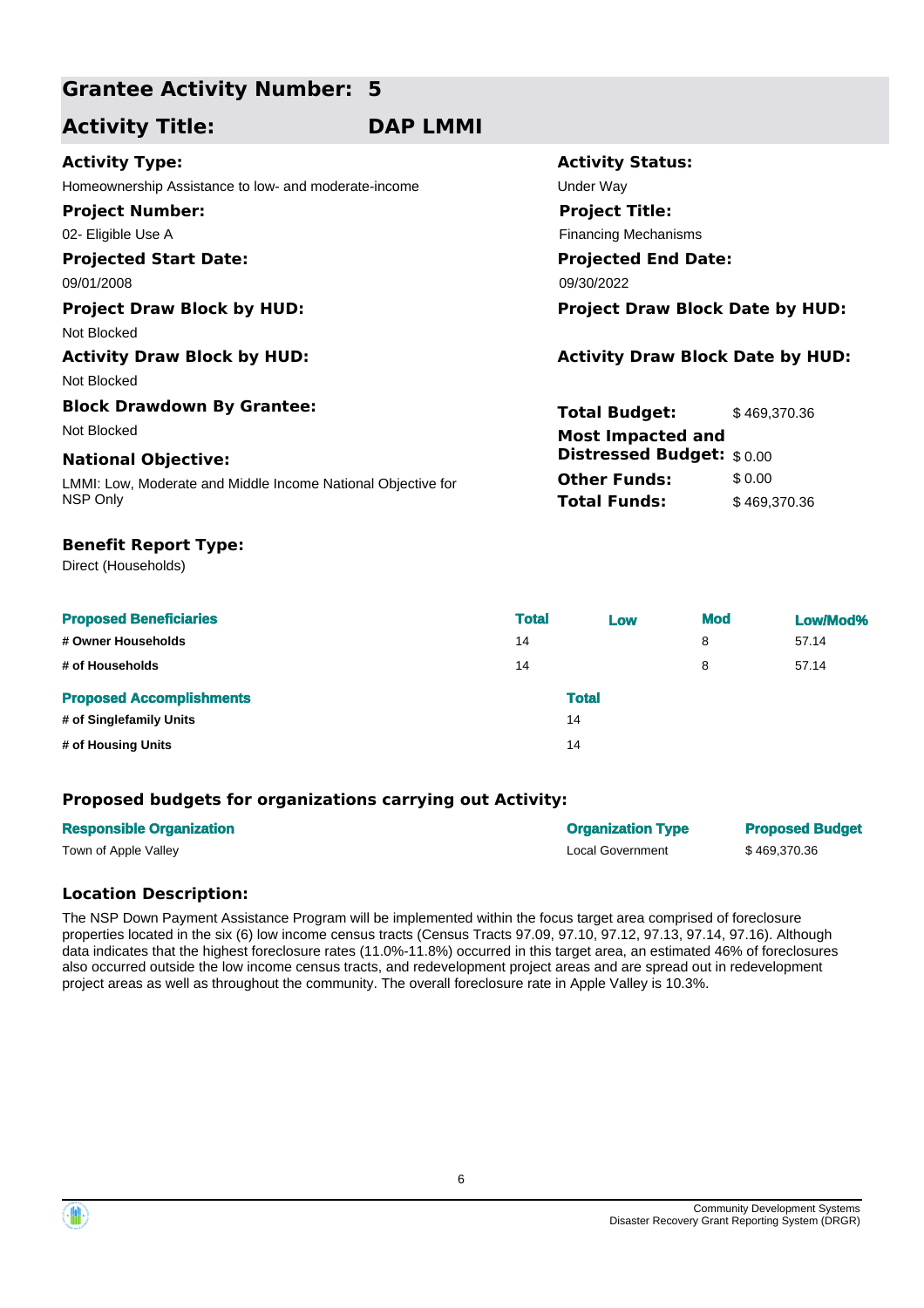#### **Activity Description:**

The Down Payment Assistance Program will provide down payment assistance, including closing costs, to income eligible households earning no greater than 120% of adjusted median income. The principal, interest, taxes and insurance will not exceed 30% of the household's adjusted median income. A 1% down payment is required of the household. The buyer will first secure a first mortgage with a fixed-rate, fully amortized, 30 year loan. The Town's assistance is in the form of a second mortgage loan at 0% interest rate, deferred and forgiven at the end of the term of the loan (30 years). If the property is sold, or the buyer ceases to occupy the residence, or the property is refinanced and cash is taken out, the loan will become immediately due and payable. Affordability covenants meeting, at a minimum, requirements set by HOME regulations will be placed on all properties participating in this program. All home buyers will attend an 8 hour home buyer education workshop prior to loan funding. In addition, the average purchase discount for all properties purchased with NSP funds for this program during the 18 month use period shall be at least 1%.

| <b>Environmental Assessment: COMPLETED</b> |             |
|--------------------------------------------|-------------|
| <b>Environmental Reviews:</b>              | <b>None</b> |
| <b>Activity Attributes:</b>                | <b>None</b> |
|                                            |             |

**Activity Supporting Documents:** None



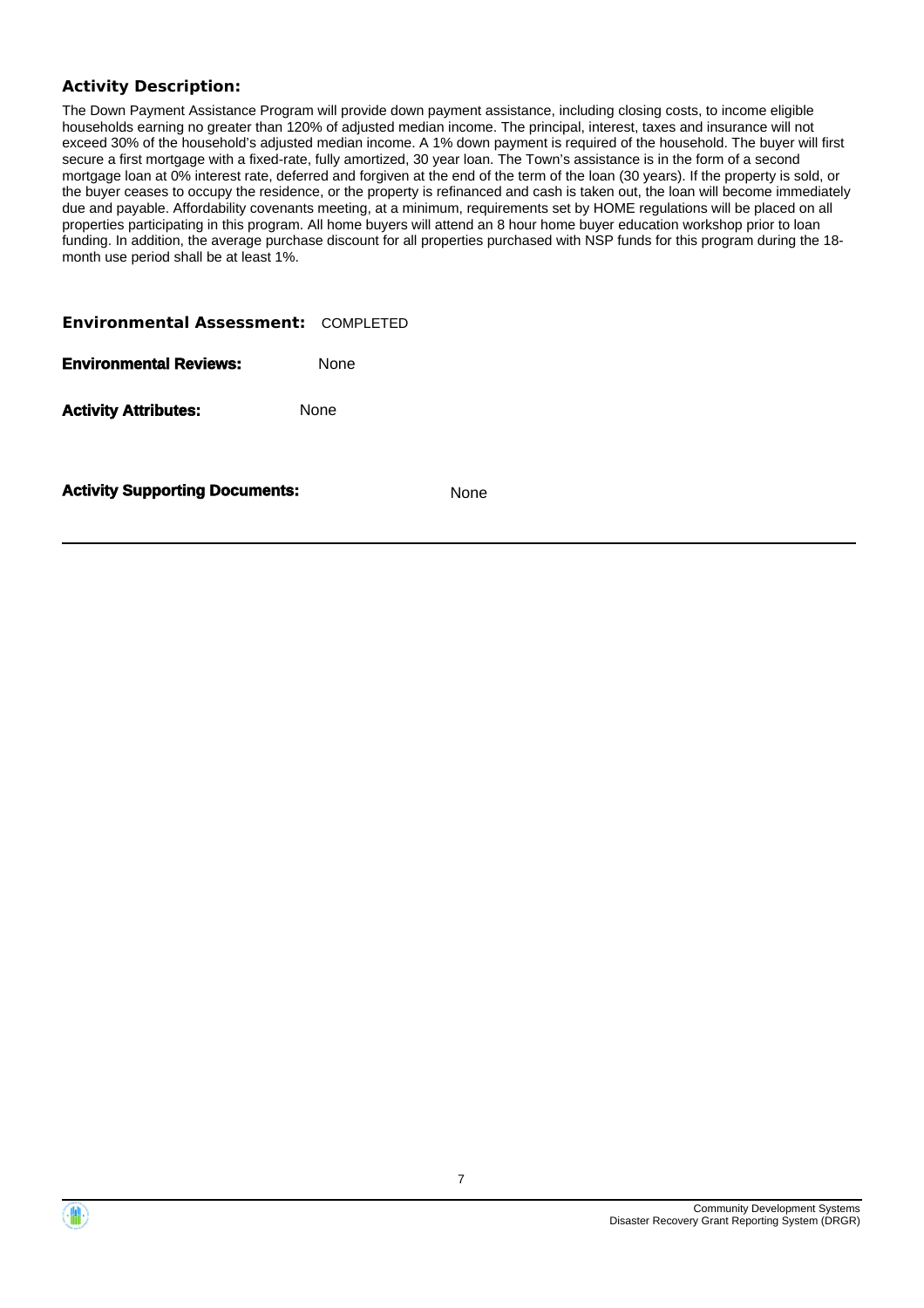## **Activity Title: DAP LH25**

**Activity Status:**

**Project Title:** Financing Mechanisms

**Projected End Date:**

**Total Budget:** \$ 780,629.64

**Other Funds:** \$ 0.00 **Total Funds:** \$ 780,629.64

**Distressed Budget:** \$ 0.00

| Activity Type: |  |
|----------------|--|
|----------------|--|

Homeownership Assistance to low- and moderate-income Theorem Conder Way

**Project Number:**

02- Eligible Use A

### **Projected Start Date:**

09/01/2008 09/30/2022

#### **Project Draw Block by HUD: Project Draw Block Date by HUD:**

Not Blocked

#### **Activity Draw Block by HUD: Activity Draw Block Date by HUD:**

Not Blocked

# **Block Drawdown By Grantee:**

Not Blocked **Most Impacted and** 

#### **National Objective:**

LH25: Funds targeted for housing for households whose incomes are at or under 50% Area Median Income.

#### **Benefit Report Type:**

Direct (Households)

| <b>Proposed Beneficiaries</b>   | <b>Total</b> | Low          | <b>Mod</b> | Low/Mod% |
|---------------------------------|--------------|--------------|------------|----------|
| # Owner Households              | 13           |              |            | 0.00     |
| # of Households                 | 13           |              |            | 0.00     |
| <b>Proposed Accomplishments</b> |              | <b>Total</b> |            |          |
| # of Singlefamily Units         |              | 13           |            |          |
| # of Housing Units              |              | 13           |            |          |

#### **Proposed budgets for organizations carrying out Activity:**

| <b>Responsible Organization</b> | <b>Organization Type</b> | <b>Proposed Budget</b> |
|---------------------------------|--------------------------|------------------------|
| Town of Apple Valley            | <b>Local Government</b>  | \$780.629.64           |

#### **Location Description:**

The NSP Down Payment Assistance Program will be implemented within the focus target area comprised of foreclosure properties located in the six (6) low income census tracts (Census Tracts 97.09, 97.10, 97.12, 97.13, 97.14, 97.16). Although data indicates that the highest foreclosure rates (11.0%-11.8%) occurred in this target area, an estimated 46% of foreclosures also occurred outside the low income census tracts, and redevelopment project areas and are spread out in redevelopment project areas as well as throughout the community. The overall foreclosure rate in Apple Valley is 10.3%.



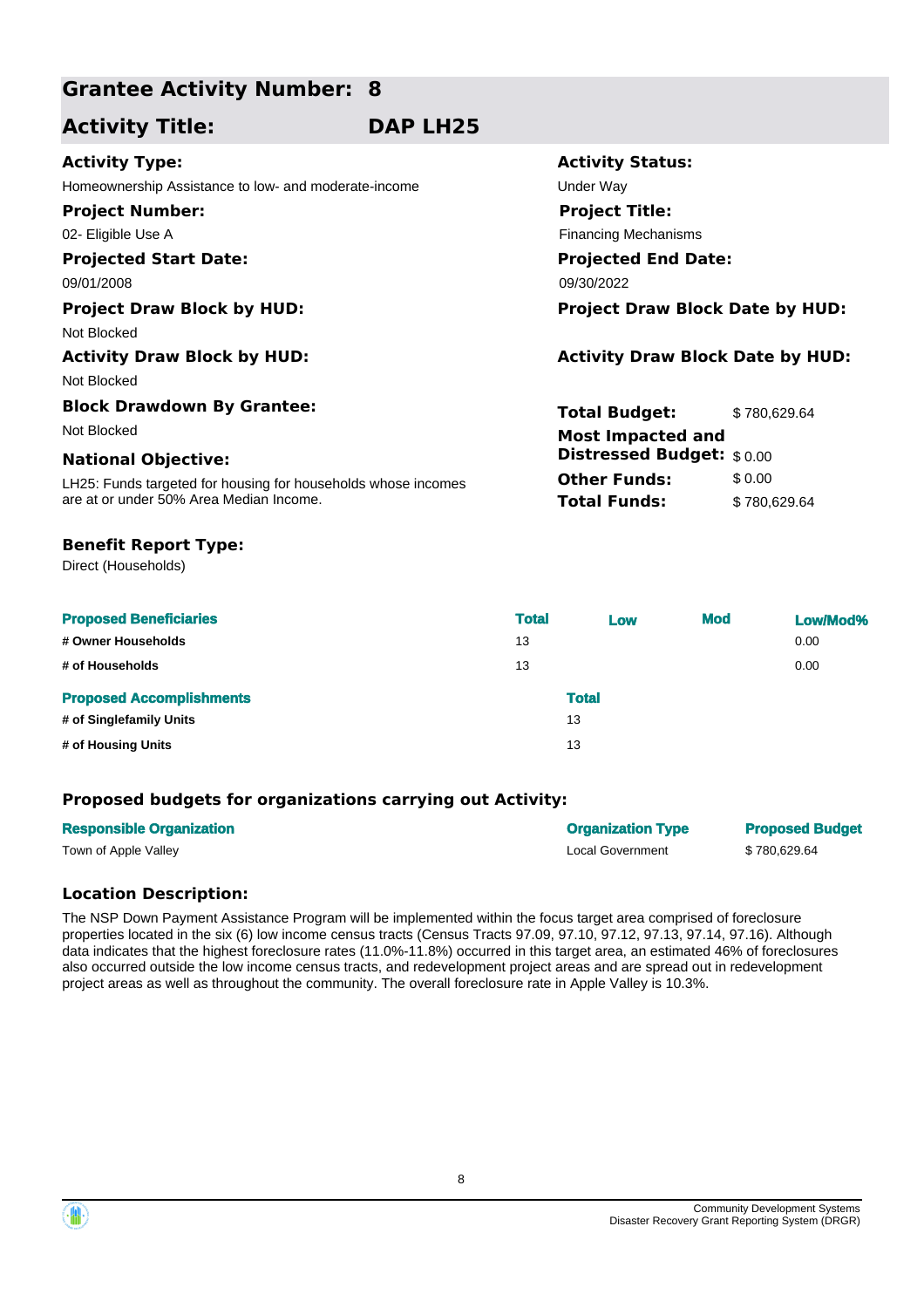#### **Activity Description:**

The Down Payment Assistance Program will provide down payment assistance, including closing costs, to income eligible households earning no greater than 50% of adjusted median income. The principal, interest, taxes and insurance will not exceed 30% of the household's adjusted median income. A 1% down payment is required of the household. The buyer will first secure a first mortgage with a fixed-rate, fully amortized, 30 year loan. The Town's assistance is in the form of a second mortgage loan at 0% interest rate, deferred and forgiven at the end of the term of the loan (30 years). If the property is sold, or the buyer ceases to occupy the residence, or the property is refinanced and cash is taken out, the loan will become immediately due and payable. Affordability covenants meeting, at a minimum, requirements set by HOME regulations will be placed on all properties participating in this program. All home buyers will attend an 8 hour home buyer education workshop prior to loan funding. In addition, the average purchase discount for all properties purchased with NSP funds for this program during the 18-month use period shall be at least 1%

**Environmental Assessment:** EXEMPT

**Environmental Reviews:** None

Activity **Attributes:** None

**Activity Supporting Documents:** None

**Project # / 03- Eligible Use B / Acquisition/Rehab/New Construction**



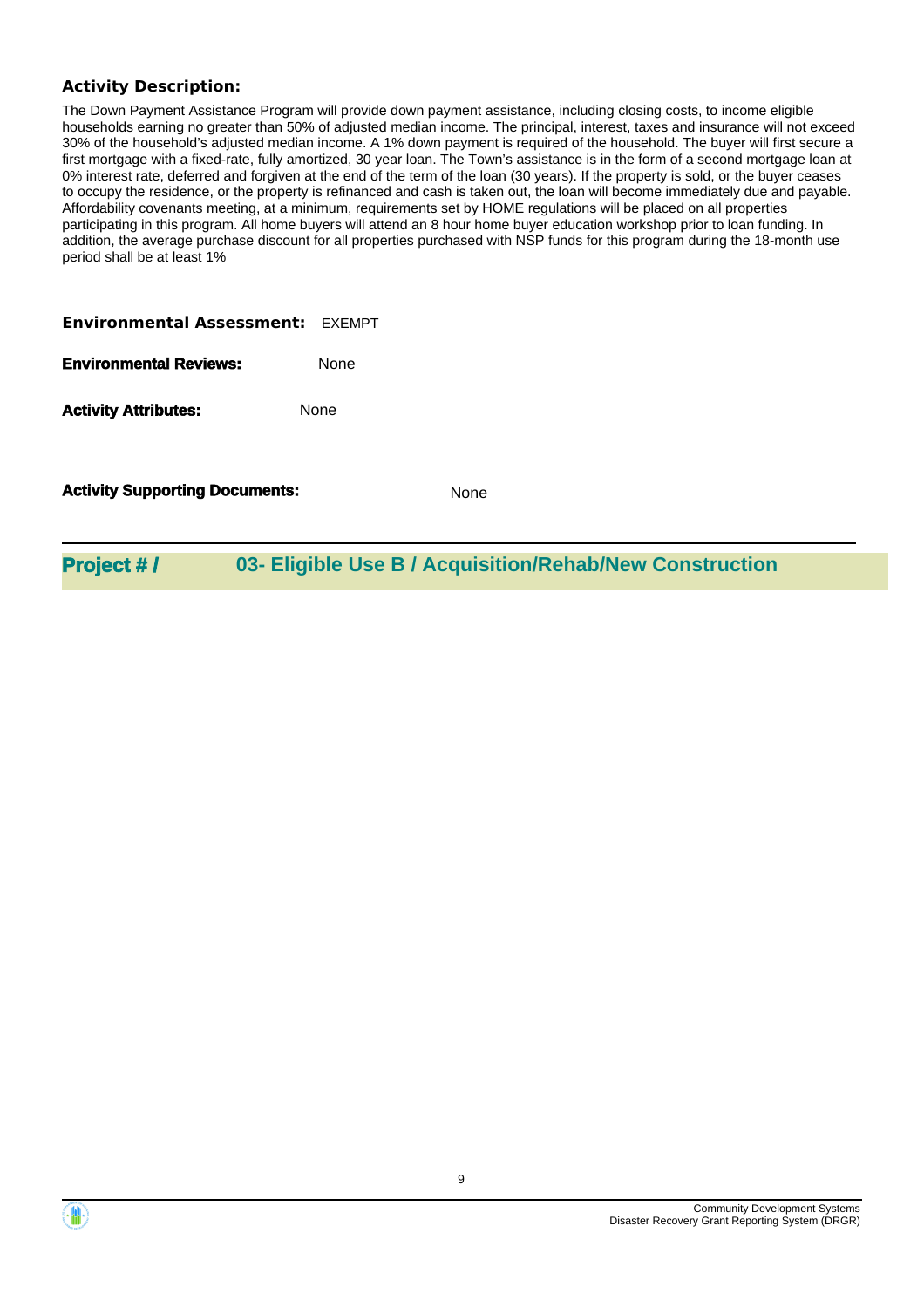### **Activity Title: Purchase/Rehab/Resale LMMI**

**Activity Status:**

**Project Title:**

**Projected End Date:**

Acquisition/Rehab/New Construction

**Total Budget:** \$ 1,511,016.96

**Total Funds:** \$ 1,511,016.96

**Other Funds:** \$0.00

**Distressed Budget:** \$ 0.00

| <b>Activity Type:</b> |  |
|-----------------------|--|
|-----------------------|--|

Rehabilitation/reconstruction of residential structures Theorem Constructure Under Way

**Project Number:**

03- Eligible Use B

#### **Projected Start Date:** 09/01/2008 09/30/2022

**Project Draw Block by HUD: Project Draw Block Date by HUD:** Not Blocked

**Activity Draw Block by HUD: Activity Draw Block Date by HUD:**

Not Blocked

**Block Drawdown By Grantee:** Not Blocked **Most Impacted and** 

#### **National Objective:**

LMMI: Low, Moderate and Middle Income National Objective for NSP Only

#### **Benefit Report Type:**

Direct (Households)

**# of Elevated Structures**

**#Units with other green #Units deconstructed**

**#Sites re-used**

**# of Substantially Rehabilitated Units**

**Activity funds eligible for DREF (Ike Only)**

**# ELI Households (0-30% AMI)**

**#Units exceeding Energy Star #Units with bus/rail access #Low flow showerheads**

| <b>Proposed Beneficiaries</b>       | <b>Total</b> | Low          | <b>Mod</b> | Low/Mod% |
|-------------------------------------|--------------|--------------|------------|----------|
| # Owner Households                  | 24           |              | 24         | 100.00   |
| # of Households                     | 24           |              | 24         | 100.00   |
| <b>Proposed Accomplishments</b>     |              | <b>Total</b> |            |          |
| # of Singlefamily Units             |              | 24           |            |          |
| # of Housing Units                  |              | 24           |            |          |
| # of Targeted Section 3 Labor Hours |              |              |            |          |
| # of Section 3 Labor Hours          |              |              |            |          |
| # of Total Labor Hours              |              |              |            |          |

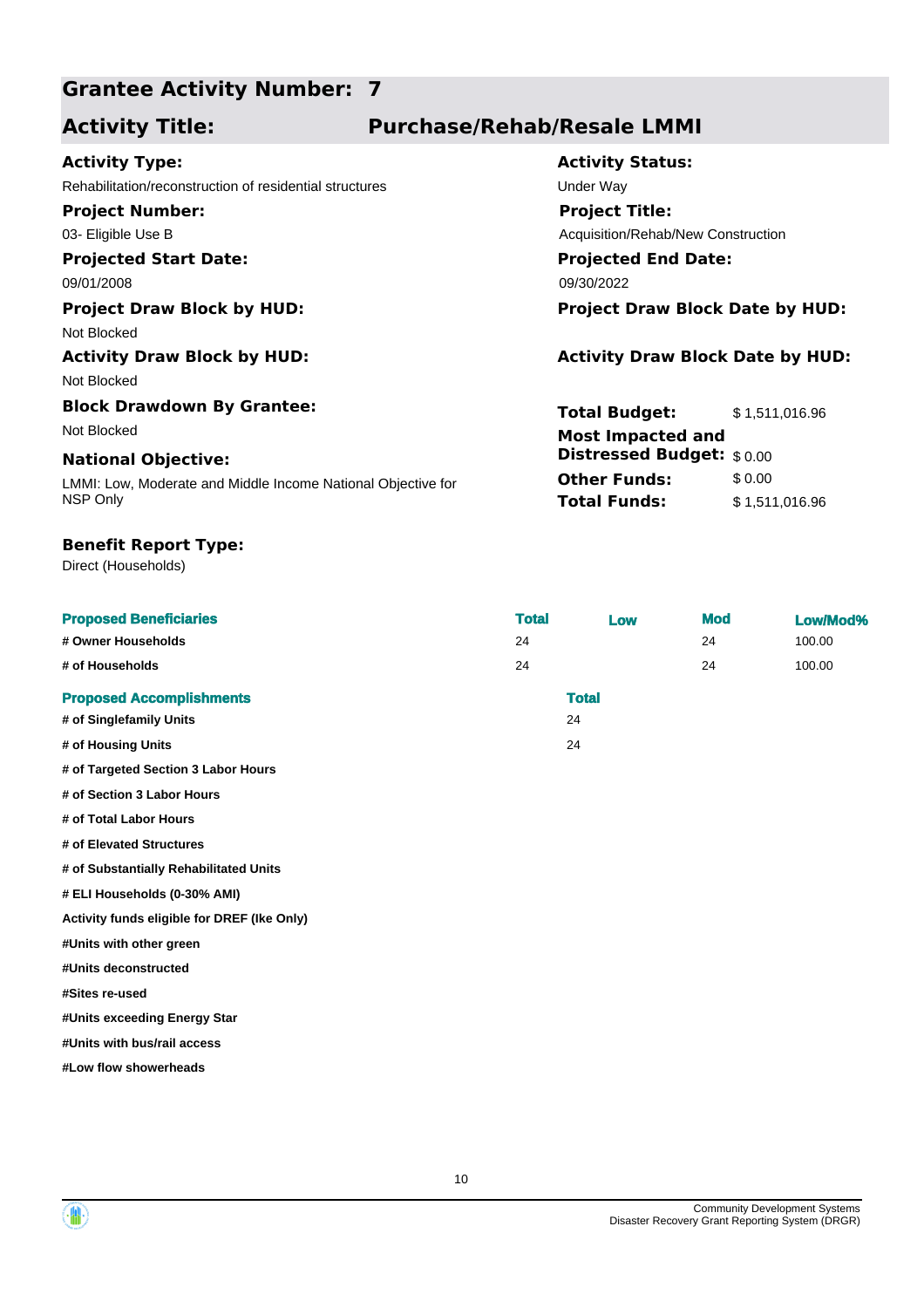**#Low flow toilets #Units with solar panels #Dishwashers replaced #Clothes washers replaced #Refrigerators replaced #Light fixtures (outdoors) replaced #Light Fixtures (indoors) replaced #Replaced hot water heaters #Replaced thermostats #Efficient AC added/replaced #High efficiency heating plants #Additional Attic/Roof Insulation #Energy Star Replacement Windows # of Properties** 1

#### **Proposed budgets for organizations carrying out Activity:**

#### **Responsible Organization Organization Type Proposed Budget**

Town of Apple Valley **Accord Following Contract Contract Contract Contract Contract Contract Contract Contract Contract Contract Contract Contract Contract Contract Contract Contract Contract Contract Contract Contract Con** 

#### **Location Description:**

The NSP Down Payment Assistance Program will be implemented within the focus target area comprised of foreclosure properties located in the six (6) low income census tracts (Census Tracts 97.09, 97.10, 97.12, 97.13, 97.14, 97.16). Although data indicates that the highest foreclosure rates (11.0%-11.8%) occurred in this target area, an estimated 46% of foreclosures also occurred outside the low income census tracts, and redevelopment project areas and are spread out in redevelopment project areas as well as throughout the community. The overall foreclosure rate in Apple Valley is 10.3%.

#### **Activity Description:**

Funds will be used for the acquisition of a foreclosed semi-completed 34-unit multi-family development on the northwest corner of Kiowa Road and Happy Trails Highway. The Town will contract with a multi-family housing developer to complete the 34-unit development with the purpose of providing homeownership opportunities to income eligible LMMI households. The Town will also provide direct homeownership assistance, secured by a Deed of Trust, under the NSP1 funded 7 activity, to eligible households on an as needed basis. As this acquisition will have multiple funding sources including HOME and NSP1 funds, approximately 25 units will be set aside under the NSP1 program. Affordability covenants meeting, at a minimum, requirements set under the HOME regulations set under 24 CFR Part 92, will be placed on all NSP properties. The minimum purchase discount for properties purchased with NSP funds during the 18-month use period shall be at least 1%.

| <b>Environmental Assessment: COMPLETED</b> |             |
|--------------------------------------------|-------------|
| <b>Environmental Reviews:</b>              | <b>None</b> |
| <b>Activity Attributes:</b>                | None        |
| <b>Activity Supporting Documents:</b>      | None        |

11

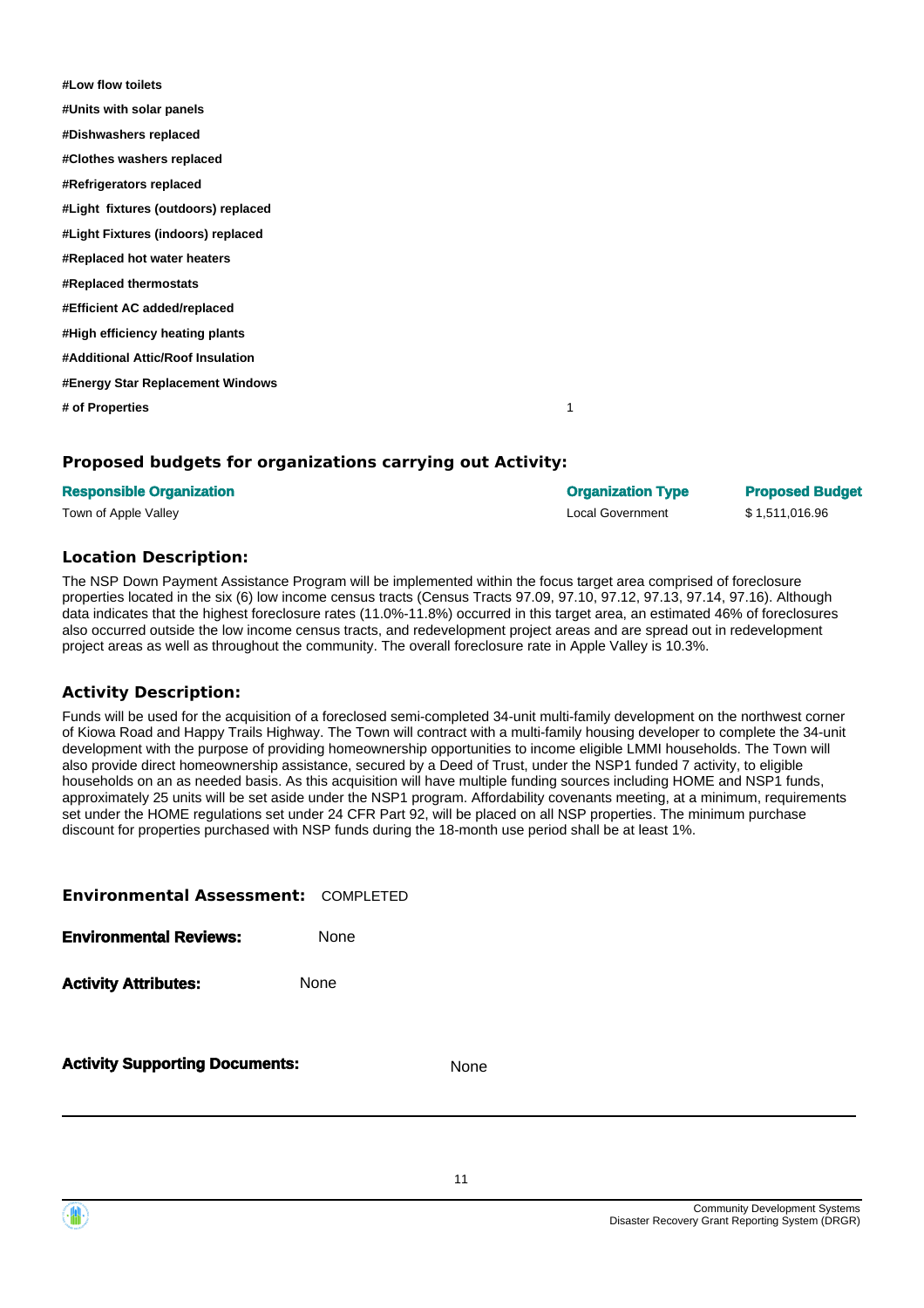### **Activity Title: Purchase/Rehab/Resale LH25**

| <b>Activity Type:</b>                                  |
|--------------------------------------------------------|
| Rehabilitation/reconstruction of residential structure |
| <b>Project Number:</b>                                 |
| 03- Eligible Use B                                     |
| <b>Projected Start Date:</b>                           |

Not Blocked

Not Blocked

## **Block Drawdown By Grantee:**

#### **National Objective:**

LH25: Funds targeted for housing for households whose incomes are at or under 50% Area Median Income.

#### **Benefit Report Type:**

NA

#### **Activity Status: Projected End Date:** es and reconstruction of the Under Way **Project Title:** Acquisition/Rehab/New Construction

07/01/2010 06/30/2022 07/01/2010

**Project Draw Block by HUD: Project Draw Block Date by HUD:**

#### **Activity Draw Block by HUD: Activity Draw Block Date by HUD:**

**Total Budget:** \$62,959.04 **Other Funds:** \$ 0.00 **Total Funds:** \$ 62,959.04 Not Blocked **Most Impacted and Distressed Budget:** \$ 0.00

#### **Proposed budgets for organizations carrying out Activity:**

| <b>Responsible Organization</b> | <b>Organization Type</b> | <b>Proposed Budget</b> |
|---------------------------------|--------------------------|------------------------|
| Town of Apple Valley            | Local Government         | \$62.959.04            |

#### **Location Description:**

#### **Activity Description:**

Funds will be used for the acquisition of a foreclosed semi-completed 34-unit multi-family development on the northwest corner of Kiowa Road and Happy Trails Highway. The Town will contract with a multi-family housing developer to complete the 34-unit development with the purpose of providing homeownership opportunities to income eligible LH-25 households. The Town will also provide direct homeownership assistance, secured by a Deed of Trust, under the NSP1 funded 9 activity, to eligible households on an as needed basis. As this acquisition will have multiple funding sources including HOME and NSP1 funds, approximately 25 units will be set aside under the NSP1 program. Affordability covenants meeting, at a minimum, requirements set under the HOME regulations set under 24 CFR Part 92, will be placed on all NSP properties. The minimum purchase discount for properties purchased with NSP funds during the 18-month use period shall be at least 1%.

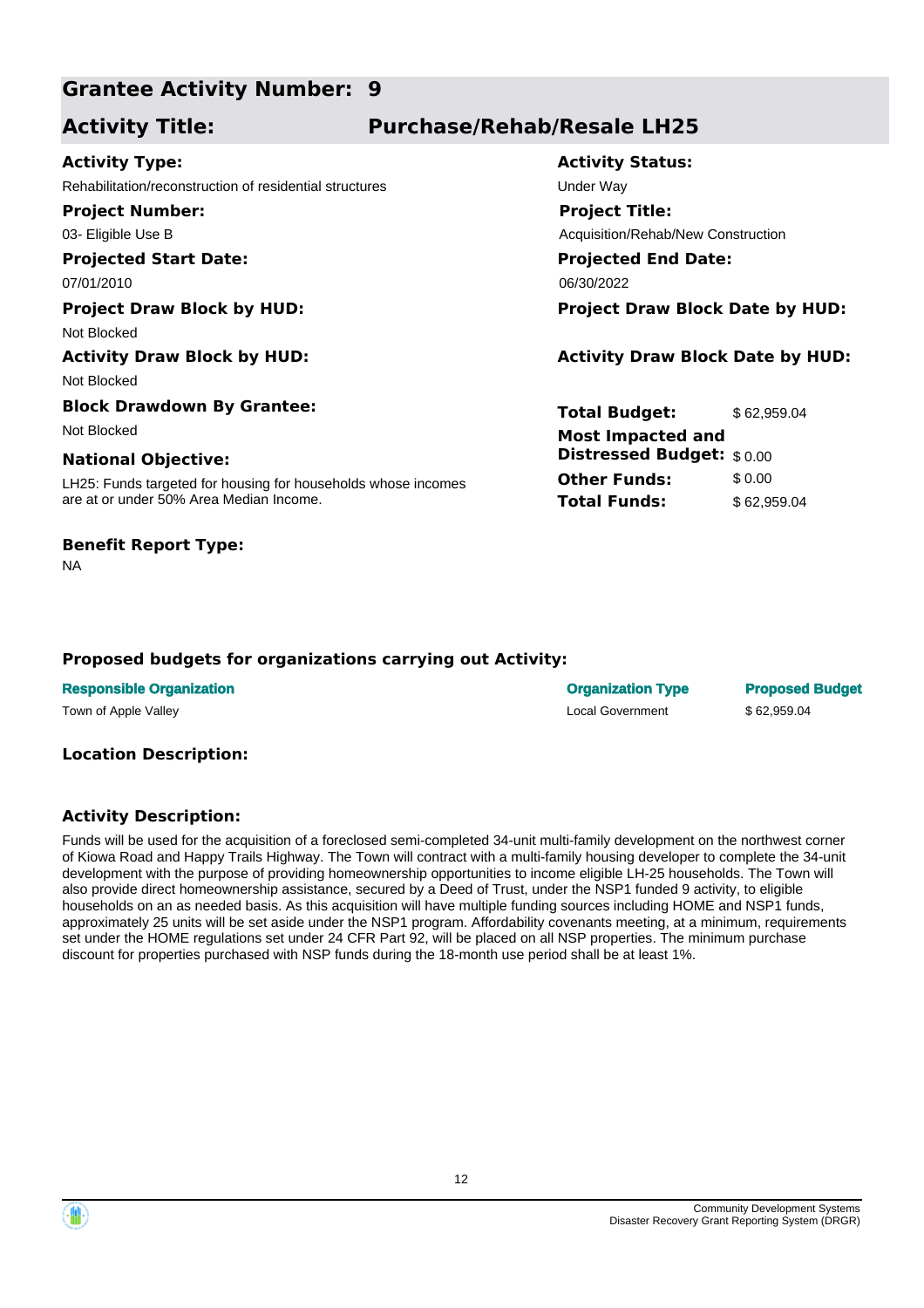| <b>Environmental Assessment: COMPLETED</b> |      |
|--------------------------------------------|------|
| <b>Environmental Reviews:</b>              | None |
| <b>Activity Attributes:</b>                | None |

**Activity Supporting Documents:** None

## **Action Plan Comments:**

| Cook, Earl |  | Please break down activities. |
|------------|--|-------------------------------|
|            |  |                               |

Cook, Earl Ok .. looks good./ ec

| Reviewer - | Technical revisions to conform with recommended project/activity structure. Grantee is 97% complete, but needs<br>to be able to create additional vouchers at this time. Approved 6/10/10 jwy |
|------------|-----------------------------------------------------------------------------------------------------------------------------------------------------------------------------------------------|
| Reviewer - | Opened in error by grantee. 6/10/10 jwy                                                                                                                                                       |
| Reviewer - | Revisions completed per request to include beneficiary data. AP approved 11.8.10 jwy                                                                                                          |
| Reviewer - | Rejected to allow for zeroing out goals in cancelled activities. 2.2.11 jwy                                                                                                                   |
| Reviewer - | Performance measurement changes completed per HQ direction. Approved 2.2.11 jwy                                                                                                               |
| DiGruccio, | Grantee is adjusting PI. Approved RMD. 5/14/14                                                                                                                                                |
| DiGruccio, | 2008 action plan- grantee added program income receipt, adjusted total budget, activity budget and obligation<br>for Activity #7 from loan pay down \$65,623. Approved. RMD. 5/15/14.         |
| DiGruccio, | Consultants hired to update AP and assist with NSP program due to staff capacity issues. Approved. RMD.<br>$5/1/19$ .                                                                         |
| DiGruccio, | Approved. RMD. 4/29/2020.                                                                                                                                                                     |
| DiGruccio, | Balancing budgets for close out. Approved. RMD. 8/31/2021.                                                                                                                                    |
| DiGruccio, | Budget updates for close out. Approved. RMD. 10/27/2021                                                                                                                                       |

# **Action Plan History**

| <b>Version</b>       | <b>Date</b> |
|----------------------|-------------|
| B-08-MN-06-0502 AP#8 | 10/27/2021  |
| B-08-MN-06-0502 AP#7 | 08/31/2021  |
| B-08-MN-06-0502 AP#6 | 04/29/2020  |